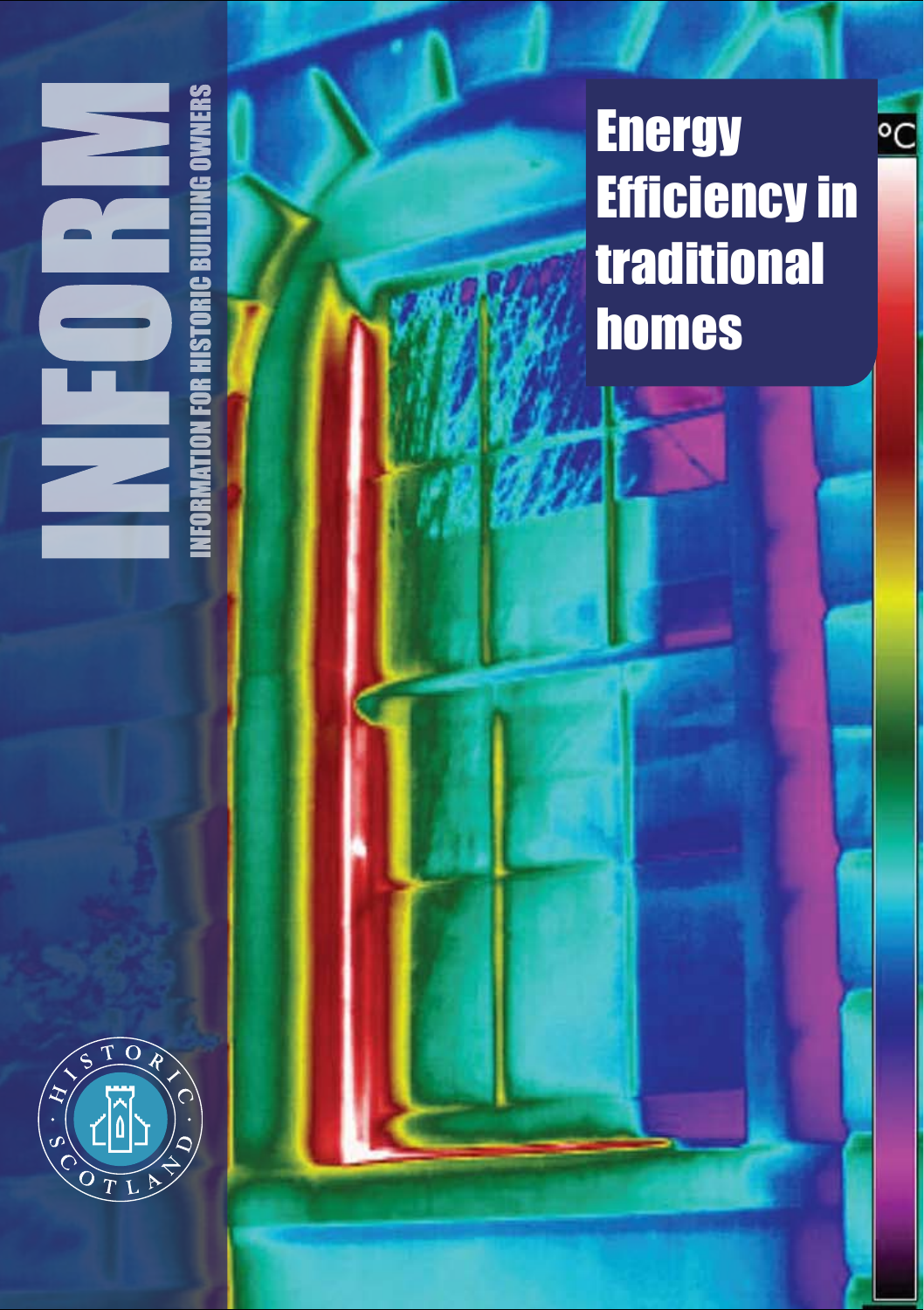#### Introduction

**As pressure grows to reduce CO2 emissions, so does the need for owners, designers, users and managers of traditionally built structures to improve**  energy efficiency and reduce fuel consumption. This INFORM guide provides **background to the issues and some basic ways to improve the thermal performance of a traditional building and its associated elements.**

**While the advice in this leaflet is intended for domestic properties, it applies to any traditional building. If a building is listed or is in a conservation area any work that may affect its character should be discussed with the local authority Development Control or Conservation Officer.**

# The embodied carbon

Most energy assessments of buildings are based on the consumption measured by your fuel tank, or gas or electricity meter. However, the embodied energy represented in the existing housing stock, in terms of carbon, has to be considered as well. This is the carbon that has been expended in putting the building up; it includes labour, construction materials, transport and other supply chain issues. The existing built environment contains significant amounts of such embodied energy and has been summarised in one report as "The embodied energy in the construction of a tenement is the equivalent of 1000 years of the energy requirement of its power and heating" (Edinburgh Standards for Sustainable Building). Keeping older properties in use is as important as some of the newer carbon reduction programmes. With appropriate modification, properly maintained traditionally built structures will last for hundreds of years and can play a full part in managing our carbon expenditure now and in the future.

# Thermal Performance of traditionally built houses

Older structures perform differently from a thermal point of view to modern timber frame houses. They are described as being thermally heavy, or having thermal mass. This is the ability of a building to absorb heat over a period of higher temperatures, and release it when ambient temperatures fall, and has affected building design and orientation since the earliest times. This property is not considered in current energy assessment tools which rely on assessing the amount of insulation, or the insulation property of the building components. This is measured by what is called "U-Value", a number that expresses how quickly a certain amount of heat will pass through the material. Traditional buildings, due to their thermal mass, can stay cooler during periods of high temperatures.

Infra red photography is often used to assess energy performance. It can determine where heat is being lost in a building and can show very small differences in temperature. These images need to be interpreted with care, but when used correctly can show very clearly where heat is being lost.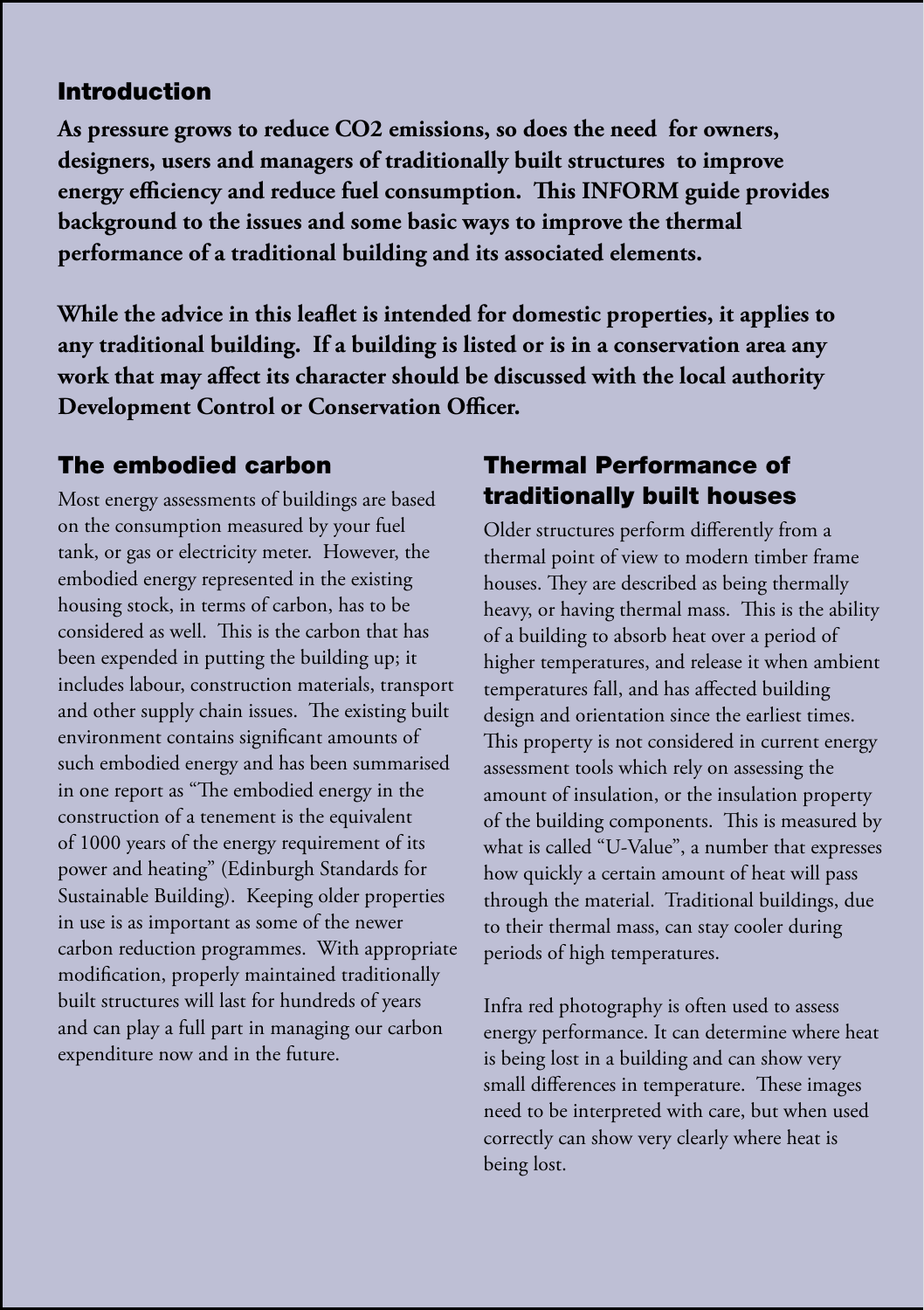

*Fig 1. Airflow and moisture movement in a traditionally built house.*

#### What you can do

#### **Heating regimes and equipment.**

Older structures need to be kept modestly warm over longer periods to prevent moisture absorbing materials from becoming damp. Where possible, keep the house at 10 – 12 Deg C if unoccupied, and 17 Deg C or so when in use.

There are many heating options available, and the age of your boiler will have a significant bearing on fuel costs. Electric heating, while non-invasive to the fabric, can be expensive. Underfloor heating from a heat pump is an economic way of heating an older structure, if the intervention in the floors is appropriate.

# Roofs and attics

25% of heat is lost through a typical roof, so suitable levels of loft insulation must be the basic starting point; at least 270 mm of insulation is

required to be effective. There are many types available, from natural materials such as hemp fibres or wool to recycled products made from newsprint, and others made from glass and more modern materials. In most circumstances natural materials are preferable in traditional buildings, as they are better able to disperse moisture and prevent condensation. Insulation of attics and the underside of roof slopes and dormers is often problematic but, with care, and the right material, can be addressed.



*Fig 2. Insulation board can be cut to fit between rafters.*



*Fig 3. Mineral wool insulation can also be laid between rafters and joists, but with care not to inhibit air movement.*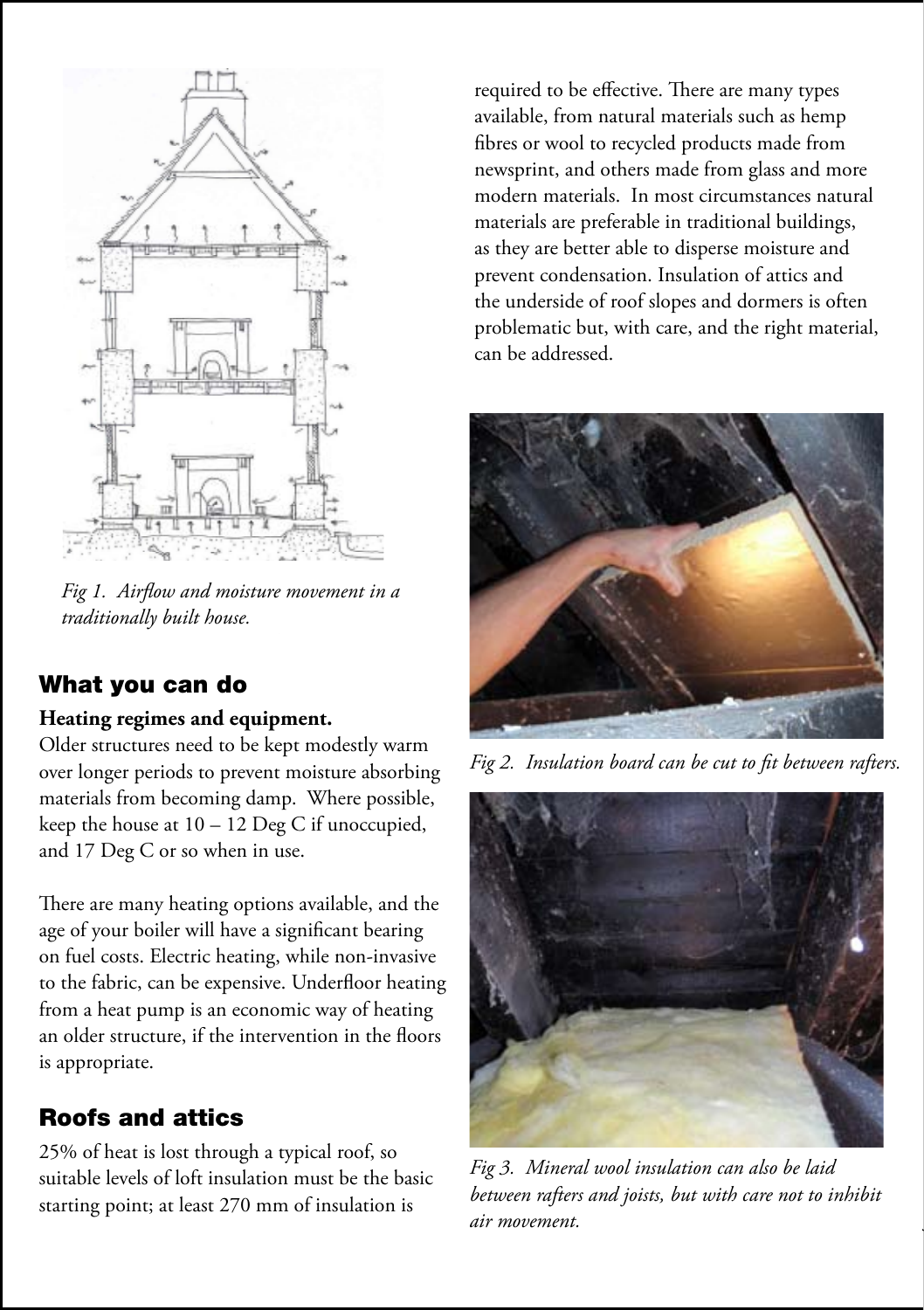

*Fig 4. Fitting of natural insulation underneath a timber floor.*

# Floors

*Fig 2. Insulation board can be cut to fit between rafters.*

Where old floor boards are in good condition, there is no reason from an economic or aesthetic point of view to lift them. Insulation of timber floors is probably only worth it on the ground floor if there is a reasonable crawl space from which to work. Laying insulation board on top of a timber floor will inhibit water vapour movement, and may give rise to rot and other forms of timber decay.

Flagged floors should be left as they are, but there are considerable benefits in overlaying modern proprietary insulation sheets on a concrete floor. In tests carried out by Historic Scotland, the insulation value of the concrete floor was increased by a factor of 6.



*Fig 5. Addition of floor insulation to a modern concrete floor. Lister Housing Co-operative.*

# External doors

External doors are generally thermally effective, as long as the door framework is around 45mm or so, but the boards in the panels are often thin, and their thermal performance can be improved. This can done by adding a layer of appropriate insulation material on the rear or indoor side. This maintains the character of the door from the outside, permitting modest intervention on the inside. Where possible, keep the finished insulation level flush with the door framework. Draught or weather stripping around the edge or the door and the letter box can also help. In the 19th century heavy curtains were mounted on rising rails to control draughts. Internal doors, unless there are significant heat differentials between rooms, should be left alone.

#### Windows

The use of thermally efficient glazing is probably the greatest area of conflict and opinion, yet there are many options for improvement. It has to be accepted that a single pane of glass has a low insulation value (the thickness of the glass makes little difference), with a U- value for most plate glass of about 5.2. Draft stripping the sashes can reduce air leakage by 80%, as well as getting full movement back into the window sashes, although it will not improve the U-value. Many companies provide this service, which combines the upgrading work with a general overhaul of the window and the sash cords. The table below, compiled from lab tests, gives a basic sequence of actions, and the consequent reduction in U-Value (from HS tests).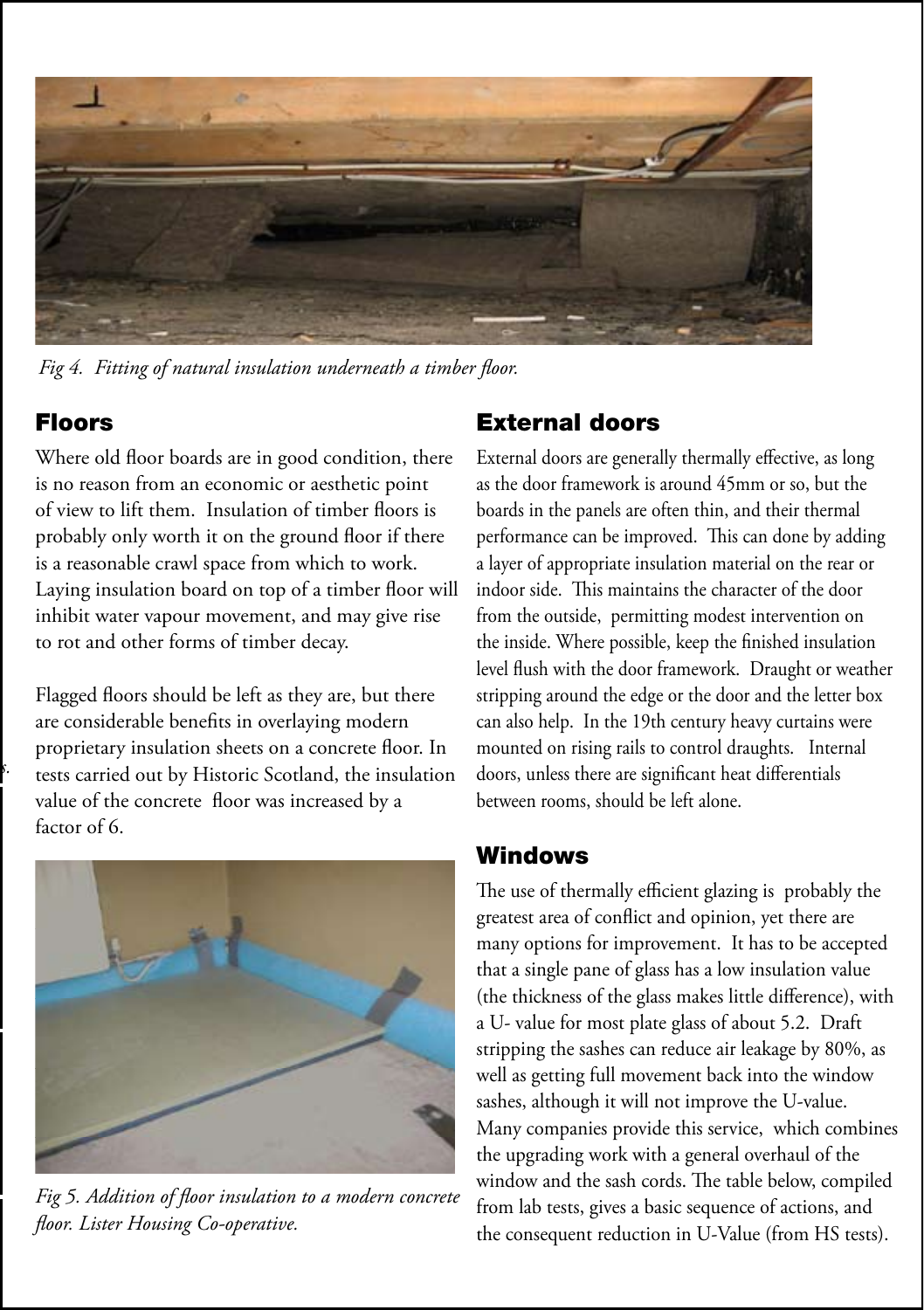| <b>Action</b>                            | U Value $(W/m^2K)$ |
|------------------------------------------|--------------------|
| Single pane glass as existing (baseline) | 5.2                |
| Fitting a standard roller blind          | 3.2                |
| Closing the shutters                     | 2.2                |
| Fitting heavy lined curtains             | 3.1                |
| All 3 above                              | 1.6                |
| Fitting a modern honeycomb blind         | 2.8                |
| Insulating the panels in the shutters    | 1.6                |
| Fitting secondary glazing                | 1.6                |

The table shows that, the combination of blind, shutter and curtains gives the most significant improvement, with a U value down from  $5.2$  to  $1.6$ . This combination does keep out natural light, but the period of lowest temperature, and therefore greatest heat loss, is at night. For more significant improvements, building fabric interventions are required, such as insulating the shutters, or fitting secondary glazing.

The fitting of secondary glazing is a very effective way of improving the thermal efficiency of traditional windows and retaining the original fabric. Fig 6 shows an approximate difference in surface temperature of 10 deg C, on windows in the same room.



Fig 6. The difference made by secondary glazing. City of Edinburgh Council.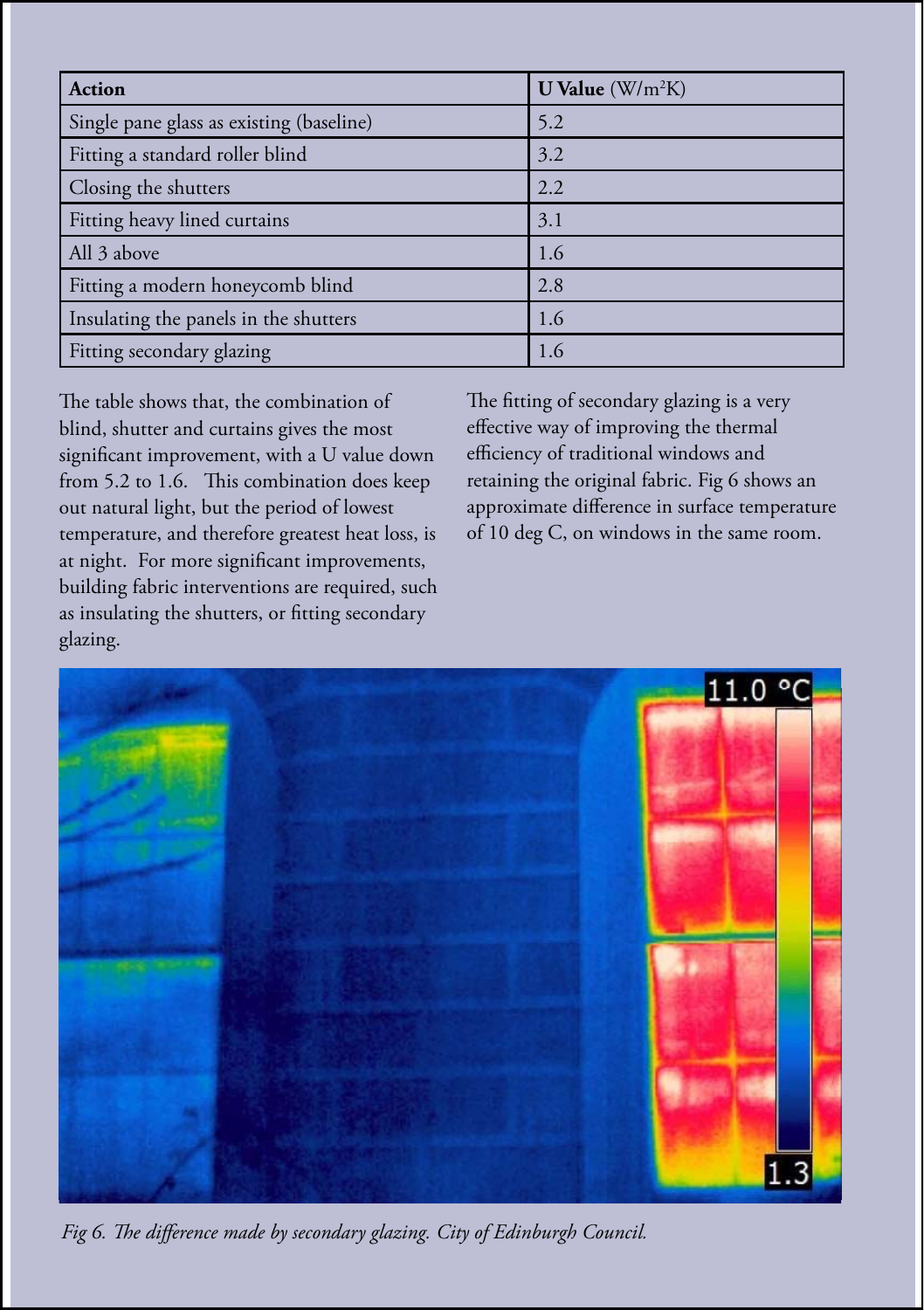

*Fig 7. How does it look - Secondary glazing (seen in Fig 6) fitted on a sash window. Changeworks*

Where shutters are fitted, they should be used. Fig 8 shows the significant benefits of closing shutters at night – In this photograph , the shutters on the right window have been closed, showing a significant saving of heat. However, many buildings may never have had shutters, or may have had them removed. As the thermal benefits can be considerable, consideration may be given to reinstatement.



*Fig 8. Heat difference from use of shutters.*  **City of Edinburgh Council. The window on** *the left has been fitted with secondary glazing, showing a considerable improvement in thermal performance.*



*Fig 9. Modern shutters fitted to a traditional window. Jonathan Gotelee Architects*

If the sashes in a window are in good condition, and not glazed with historic glass, it is sometimes possible to remove the old glass and putty and fit a thin section double glazed unit within the existing astragals. However, the labour involved means that this is an expensive option and payback times should be considered against the lifetime of the sealed units.



*Fig 10. Existing sashes re-glazed with DG units.*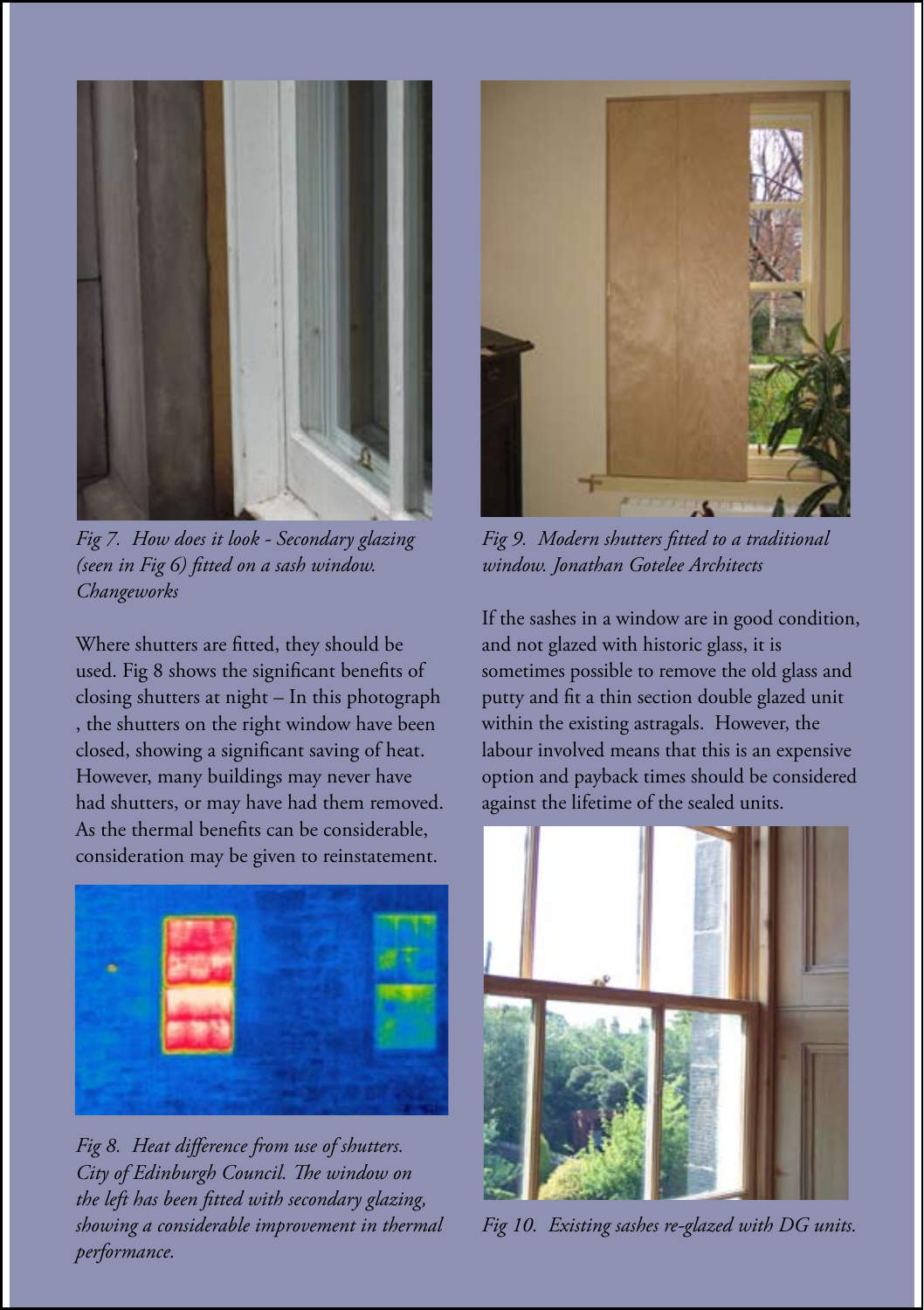While most traditional windows are of seasoned timber that responds well to repair, it sometimes happens that new sashes are needed. Should sashes require replacement, new ones can be made, to matching dimensions, but fitted with thin double-glazed panes within the existing astragal (glazing bar) patterns. While these will perform well from a thermal point of view, with a U value of 2.1 (from tests), consideration must be given to cost and payback times, given the cheaper benefits of the options in the table above.

#### Walls

An estimated 25% of heating energy is lost through walls. Performance of mass walls has been underestimated and past advice was to clad and insulate within where possible. Recent measurements by Historic Scotland have shown that their thermal performance can be reasonable, and a dry lime bonded wall can have a U value as low as 0.9, whereas most modern assessments assume a value of  $2.5$  for a mass wall. These measurements can better inform the amount of linings required in refurbishment projects, reducing loss of old material and detailing, and reducing the amount of insulation required.

To ensure optimum performance, walls must be dry. Leaking downpipes, cement renders, incorrect paints inside and out can make a wall damp – and a damp wall will lose heat quicker than a dry one. Lath and plaster was generally used in the 18th-19th centuries, in preference to plastering direct onto the stone, showing that our predecessors understood the benefits given by wall linings. Lath and plaster, in good condition, will assist thermal performance. It may not fully reach modern standards, but its removal should be resisted, as cornice and other detailing can never really be replicated economically, and the replacement framing insulation and board itself has an embodied energy cost. Where no lath and plaster or cornice detailing remains, hemp board

and other natural insulants may be used, as they transfer moisture better. Vapour barriers and waterproofing measures are not recommended as they will impair the performance of the walls, and act as condensation surfaces.

Insulation may be applied externally to walls but the combined thickness of the render layer and the insulation on it usually means that existing detail and surface texture are lost. It is not normally appropriate except in unusual situations such as once-mutual gables or on buildings with very flat facades and generous roof eaves.



*Fig 11. External insulation applied to an unlisted tenement has dramatically changed its architectural character.*

#### Building Standards

Some types of work to existing buildings require compliance with Building Standards. However, traditionally-built structures, accepted as working in a different way to modern buildings, are given a degree of latitude in the guidance documents. Compliance where possible is recommended. For more details see the publication *Conversion of Traditional Buildings: application of the Scottish Building Standards*, which is a guidance document for purpose of the building regulations published by Historic Scotland and Scottish Building Standards Division.